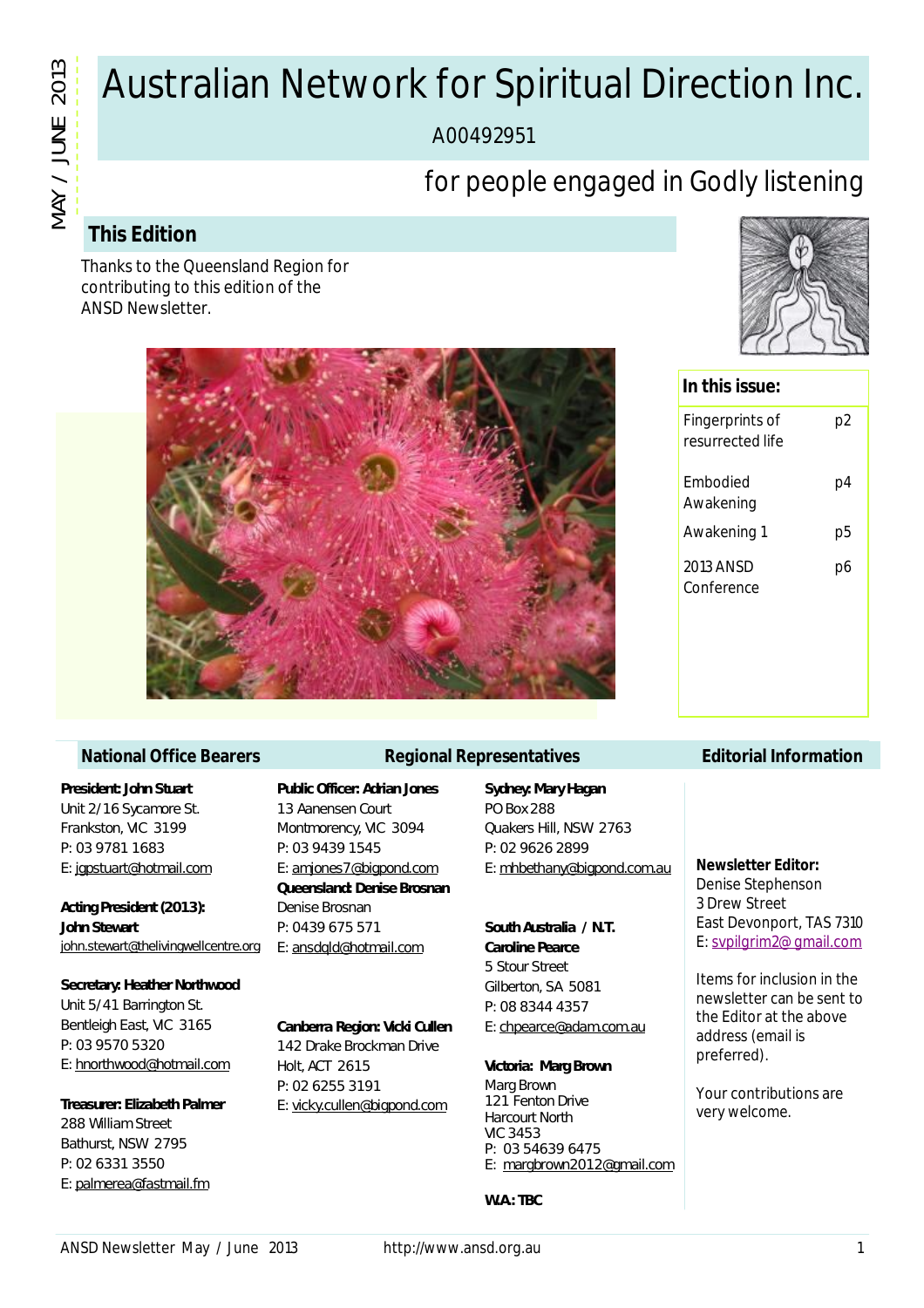#### **Fingerprints of resurrected life Patrick Oliver**

#### *If* you've become aware

that every fibre of your being craves to cling to that with which you've grown familiar – so much so that fear's fog prevents you from seeing what's in front of you …

yet you sense a still, small voice that resounds like a familiar footfall's echo in your heart, and it holds and heals the ache that had sprung from the dread of separateness …

*then you're embodying Mary Magdalene at the tomb* (John 20:11-18)

*If* ever your wounds of hurt, rejection and disappointment have locked you into endless rounds of ambiguity and anxiety, and culminate in an internal vow by you to never risk again, start again or trust again …

and then you gingerly accept an invitation to touch and be touched by the wounds of another …

these wounds can begin to melt the frozen feelings; they can soften the solidified soul and unbolt shut-tight eyes to the presence of faithfulness, Mystery and mercy.

If you've experienced this thawing,

*then you're embodying Thomas after the resurrection* (John 20:24-29)

*If* you've become aware that every fibre of your being craves to cling to that with which you've grown familiar – so much so that fear's fog prevents you from seeing what's in front of you …

yet you sense a still, small voice that resounds like a familiar footfall's echo in your heart, and it holds and heals the ache that had sprung from the dread of separateness …

*then you're embodying Mary Magdalene at the tomb* (John 20:11-18)

*If* ever your wounds of hurt, rejection and disappointment have locked you into endless rounds of ambiguity and anxiety, and culminate in an internal vow by you to never risk again, start again or trust again …

and then you gingerly accept an invitation to touch and be touched by the wounds of another ...

these wounds can begin to melt the frozen feelings; they can soften the solidified soul and unbolt shut-tight eyes to the presence of faithfulness, Mystery and mercy.

If you've experienced this thawing,

*then you're embodying Thomas*  **after the resurrection** (John 20:24-29)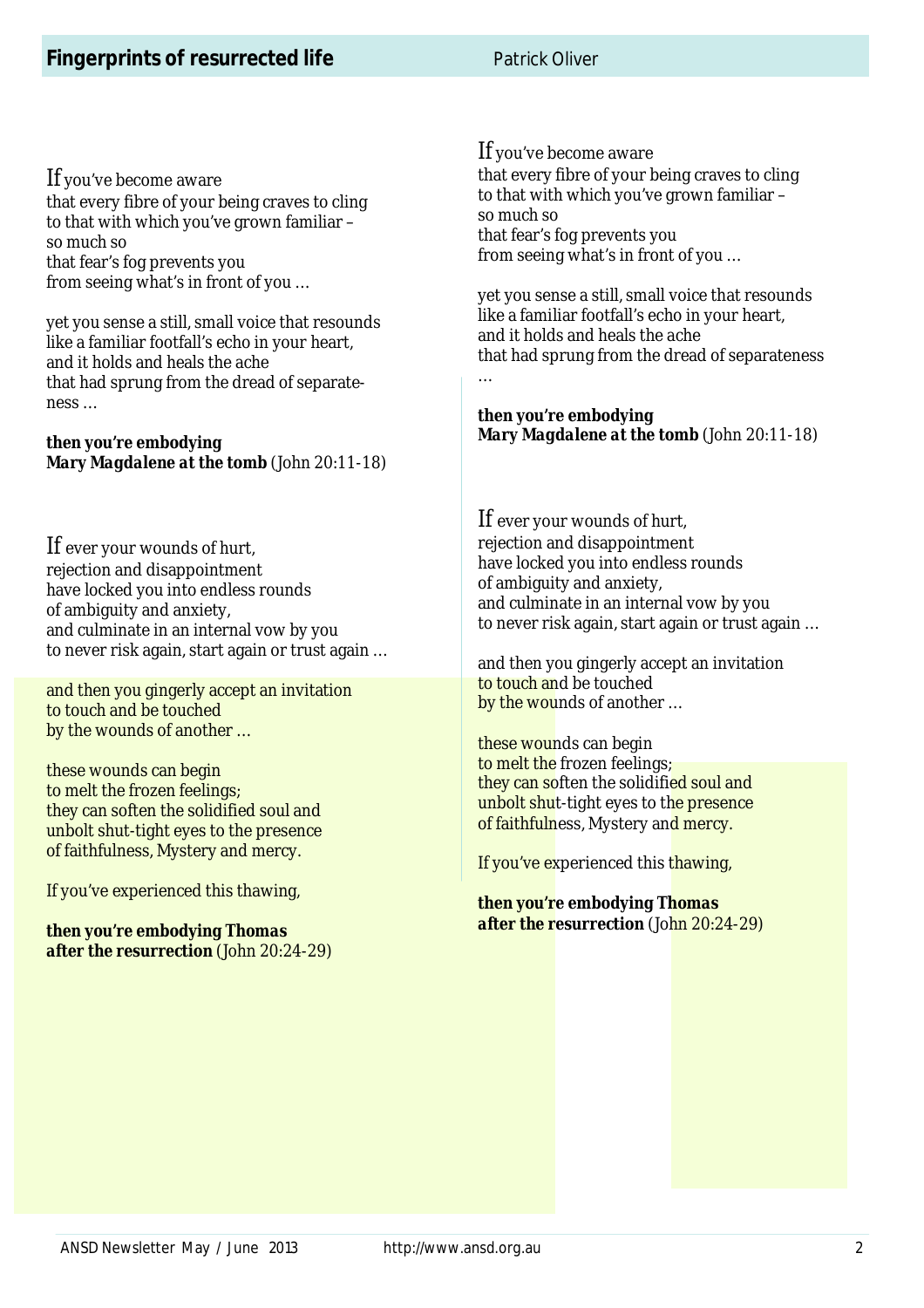#### *Fingerprints of resurrected life (cont.)*

*If* fear has ever plucked you up and dropped you into the wilderness of failure,

the wasteland of folly and the quicksand of self-loathing, and all you can hear in your ear are the saw-toothed shrieks of criticism and condemnation –

but then in a moment of transparency you hear a truer song of your soul that tells you

not only what you really desire, but also that *you're desired*; not only what you really wish to choose, but also that you're *being chosen*; and not only that there's one to whom you really wish to give your heart, but also that this one has *already given their heart to you* …

If this makes you ready to meet any twist of fate because you know you're *truly loved* …

*then you're embodying Peter after the resurrection* (John 21:15-19)

*If* you've ever been privileged to have been held by another's listening heart,

you may suddenly sense your soul aflame –

because what you previously regarded as random and formerly discarded as dross actually is woven together with a cord which caresses your splintered spirit, and which connects you with the larger story of broken and blessed humanity.

If this has been a part of your pilgrimage,

*then you're embodying the Emmaus journey* (Luke 24:13-35)

#### *If* you've ever let the veils fall

and you've realized that even though the old ways of meeting life have served you well,

almost without recognizing it something has taken you past the need to cling

> *to accustomed habits to favoured rituals to people you thought you couldn't live without to situations you thought you couldn't do without to perceptions you surely couldn't function without to what you were sure you couldn't possibly surrender to the fear of letting go, so you could learn that real presence can be experienced through absence*

If you find you've ascended in these ways – not through your own cleverness but through a grace-ful surrender to a higher intensity of seeing –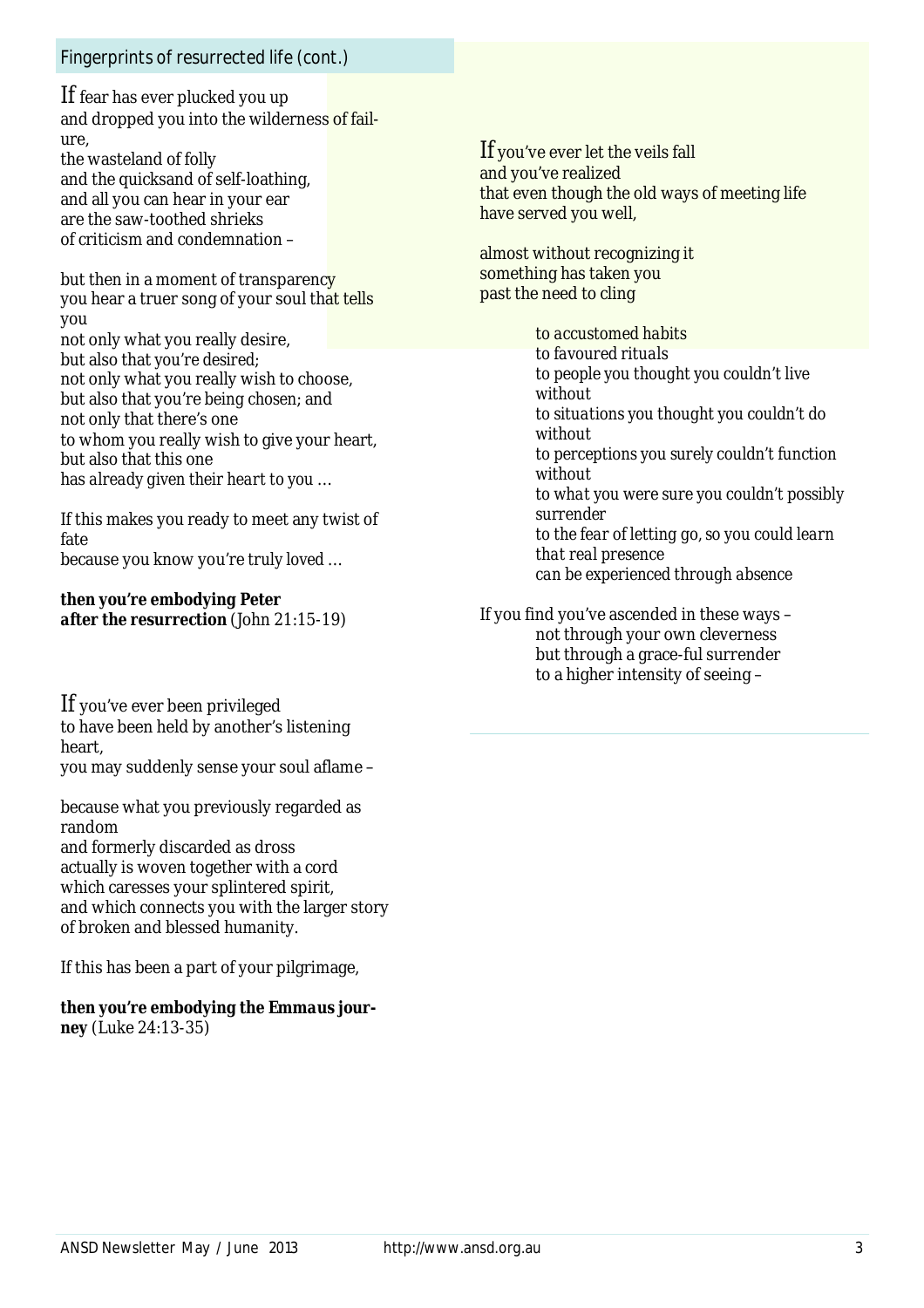#### **Embodied Awakening Embodied Awakening Lucy Tierney, rsj**

**Embodied Awakening** is a term Andrea Isaacs coined to name the connection she has made between movement, Enneagram Wisdom Frameworks, emotional intelligence, and the possible modification of neural pathways. Andrea gives seminars, workshops, and coaching sessions in several countries sharing how the connections between these universal human everyday possibilities of experience can impact on our living positively and in tune with the holistic nature of our physical, mental, psychological, and spiritual realities.<sup>1</sup>

#### **An "embodied awakening" strategy**

This strategy is a combination of my own 30 minute Enneamotion² aspect of integration that I include in my third session of presenting Enneagram Wisdom Frameworks and Andrea's strategy that she has named "SNOW". Keying into two dictionary meanings of "fabulous" as "incredible" and "wonderful", I have named my hybrid strategy as "Fabulous Experiences".

The "Fabulous Experience" strategy can be applied when we are experiencing either a **feeling** that we would **like to have more of** or a **feeling** that **we don't like** or want to go away.

- **F** "**feel**" the feeling with everything else as distraction
- **A allow** your body to express the feeling powerfully using direction, space, time, energy to the maximum

(for a feeling that we would like to have more of)

**B bring** your awareness to a body **pose** that expresses the essence of the powerful body expression for you.

> (for a feeling that we don't like or want to go away)

**bring** your awareness at a static point of the powerful expression to every sensory experience of discomfort; then **bring** every experience of discomfort to comfort.

**S soak** in how **fabulous** it feels to let your emotional intelligence *impact* on your life and living through your sensory experience.

#### **A story of a "fabulous experience" impacting on inner journeying.**

This woman had had six months or so of deep trauma dealing with a situation where management was covertly attempting to squeeze her out of a particular work position. After six months of trying unsuccessfully to ensure justice for herself, she was physically, emotionally, and mentally exhausted. In a companioning session, she told of a feeling she had that it was right to give up attempting to achieve a just outcome. As the person walking the inner journey with her, I sensed that this feeling did not come from a deep energy source. I mentioned some aspects of possible distortion of true inner invitation – sheer tiredness, contrary energies at work, John of the Cross' exhortation to "beware of spiritual gluttony" – and suggested she not act on the feeling just yet and just leave the feeling on hold while waiting to see how inner and outer happenings unfolded.

In this same companioning session, she was present to another issue in her life. She had done Enneamotion with me previously, and had a **pose** that was, for her, a summary of when she is in her most balanced state interiorly. She had been allowing this **pose** to return to memory as a balancing factor in appropriate situations. When dealing with this second issue, she was able to actually allow her body³ to go into this **pose** as a part of being present to the current issue. Immediately she was in the **pose** she said, "This is true energy: the other is false." Her face and other non-verbals were a glowing indication of the truth of this revelation for her of the way forward in her inner and outer journeying.

My personal note about this story is how powerfully, swiftly, and truly **emotional intelligence** impacted on this woman's inner journeying. Embodied Awakening indeed!

> Lucy Tierney, rsj Co-ordinator: *Virginia Waters Self-Care* An Inner Wisdom Consultancy

<sup>1</sup>More information at www.EnneaMotion.com ²A process connecting movement to Enneagram Wisdom Framework characteristic groupings. ³When it is inappropriate to go into a **pose** physically, doing it in imagination works just as well.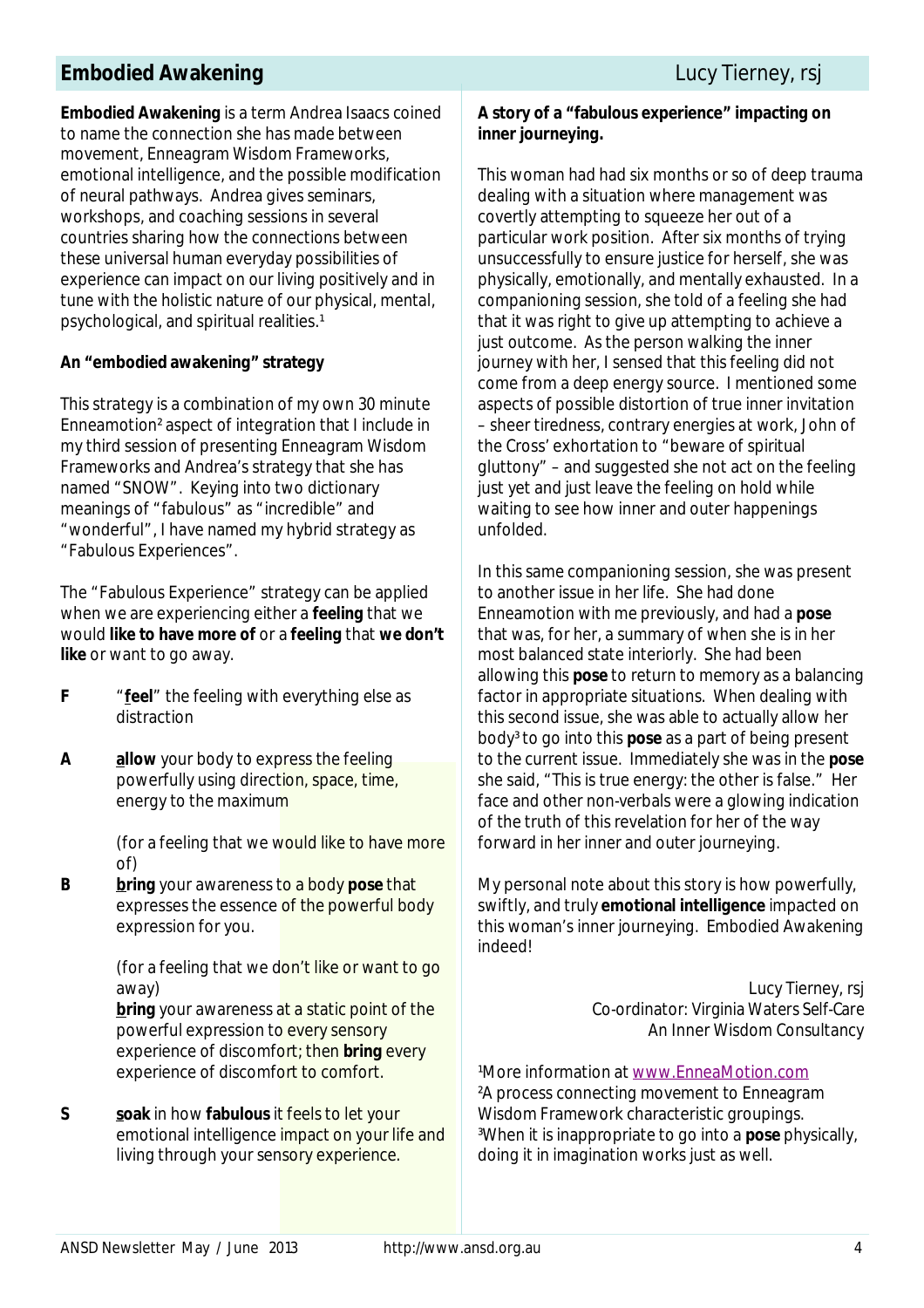#### **awakening 1**

i am the shining stars being birthed in space and time and the dying that births anew

i am the rippling stream and roaring waters i am the quiet of the cave and depth of forest.

i am sunlight i am shadow i am frost and rain and snow the desert wind and ebbing tide the solid rock, the shifting sand.

i am all things and all things in me. *Kate Luxford-Morgan* 

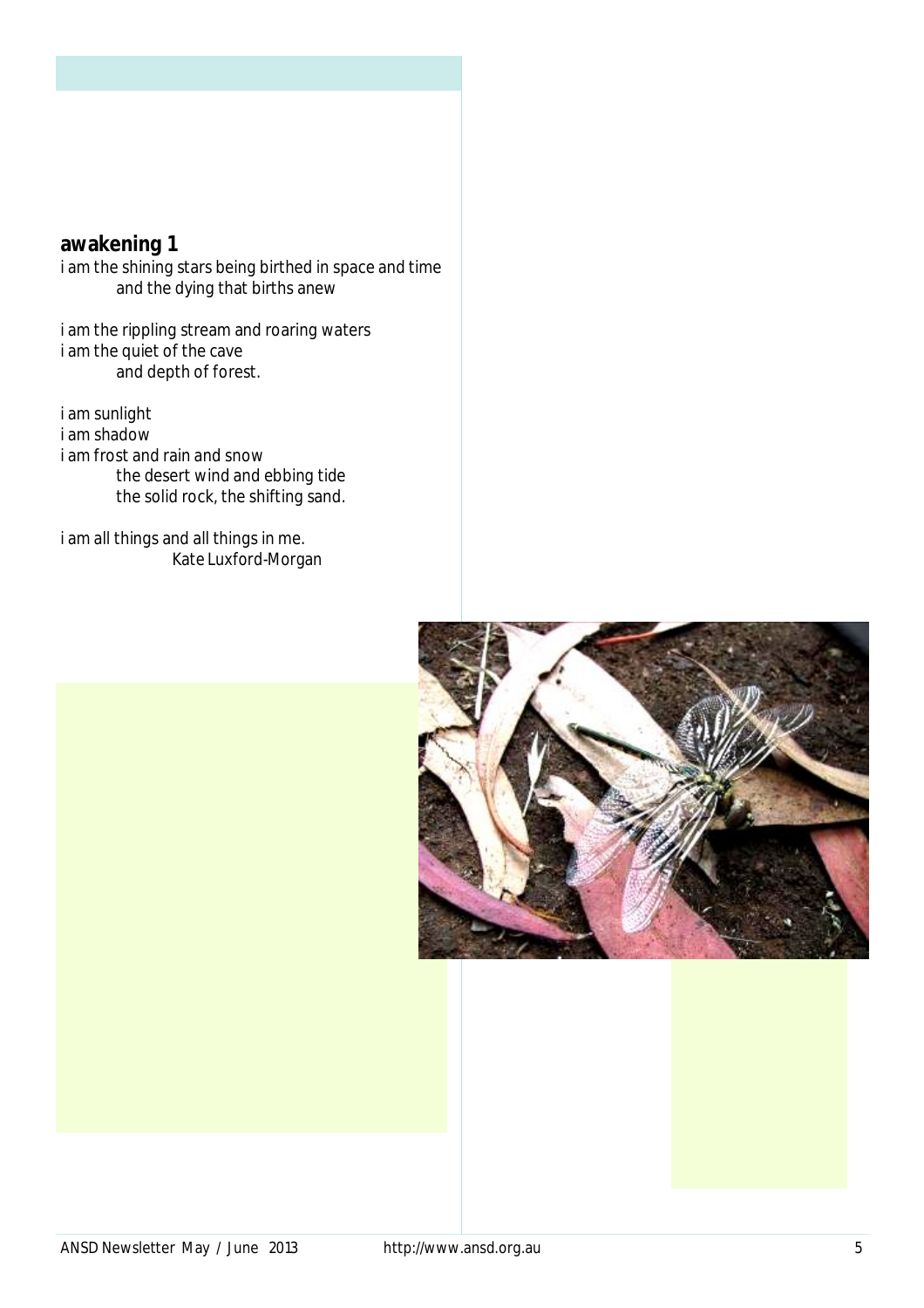### **2013 ANSD National Conference—Canberra**

### **September 13-15, 2013**

The Ibis Styles Hotel—Narrabundah, ACT

# "Spiritual Direction: The Time is NOW"

Lucy Abbott Tucker and Sue Dunbar are the joint speakers. They will situate the ministry of spiritual direction within the context of the new cosmology and reflect on the implications for ourselves and our work as spiritual directors. There will be opportunities for discussion and personal reflection with several options for creative processing being offered on Saturday afternoon. This promises to be a challenging and thought provoking conference.

Presenters:

#### Lucy Abbott Tucker

Lucy is a popular and gifted workshop presenter in the USA, where she has been part of the Institute for Spiritual Leadership in Chicago since1984. She is often a presenter at Spiritual Directors International conferences as well as offering retreats and workshops in the USA, Canada & Europe.





#### Sue Dunbar

Director of Barnabas Ministries Inc, an ecumenical agency offering spiritual care and nourishment for those on the journey of faith. Sue is director of two training programs in spiritual direction and is an experienced spiritual director, supervisor, and workshop presenter. Sue is a past President of ANSD.

#### **Cost:**

Live in - full conference Single \$590.00(\$560 early bird) Twin Share \$470.00 (\$440 early bird) Live out – full conference \$225.00 (\$195 early bird) Live out – conference only \$180.00 (\$150 early bird)

#### **For more information or to receive a registration form contact:**

Local ANSD Rep: Rev Vicky Cullen P: (02) 6255 3191 E: vicky.cullen@bigpond.com